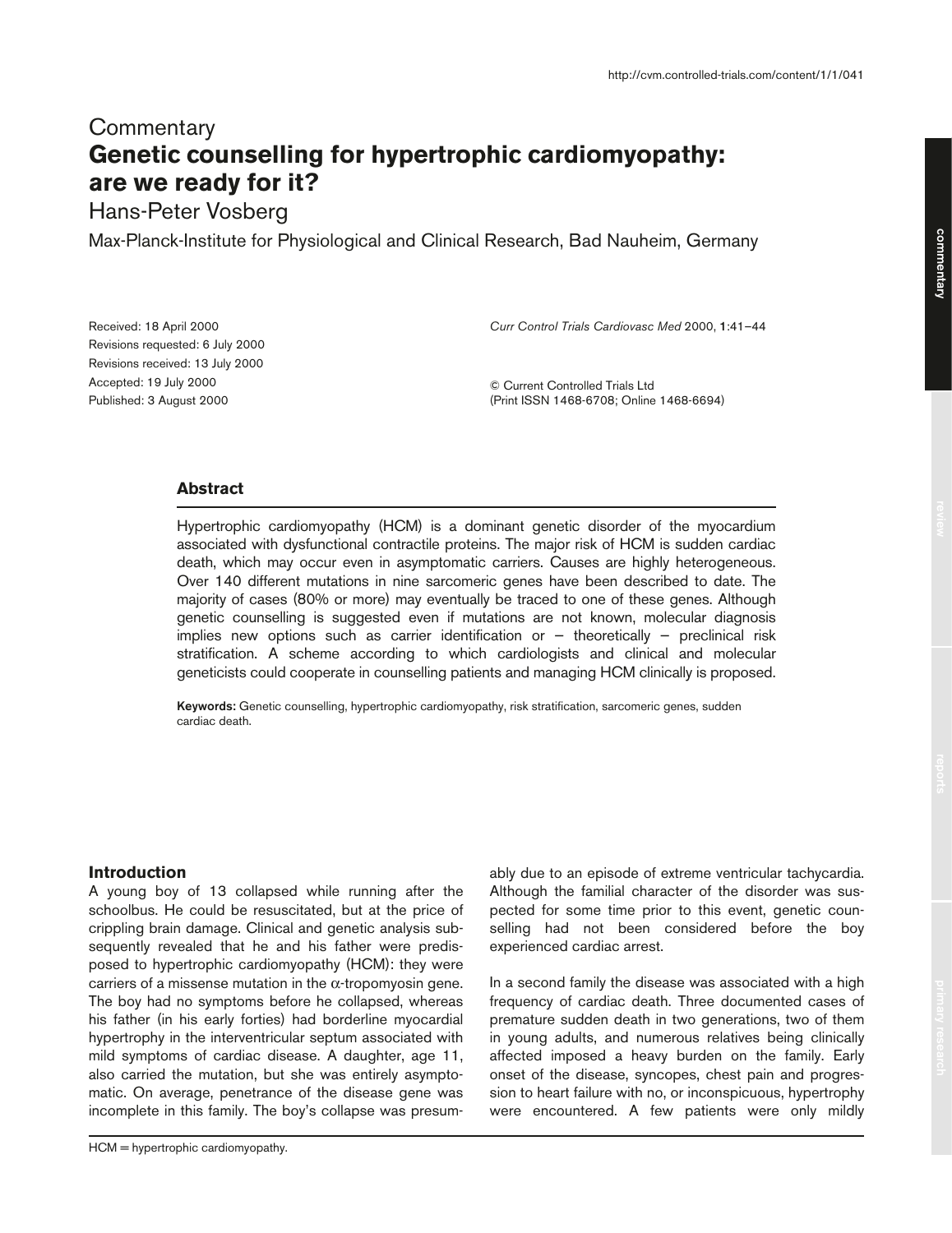affected. A mutation in the cardiac troponin T gene was identified by genetic analysis. All first-degree relatives of the patients were seeking counselling and asked for a DNA test. They were aware that this test offered a 50% chance of excluding the carrier status for those who were asymptomatic, in particular for children of parents at risk. Hence, parents also asked on behalf of their children.

These are two different disease phenotypes randomly picked from numerous published or unpublished case reports of familial HCM. This is a heavily investigated disorder for which we have ample knowledge about causes and  $-$  to a lesser degree  $-$  about mechanisms. It is autosomal dominant and known to exist worldwide with a prevalence possibly as high as 1: 500 in the general population [1]. It may occur sporadically, but in the majority of cases it is a familial condition. Onset of symptoms is normally encountered during adolescence or in young adults, but first appearances may also be experienced in later decades of life. Symptoms are usually unspecific at first, and may include breathlessness, chest pain, syncopes and others. The diagnosis is confirmed by echocardiographic demonstration of myocardial hypertrophy, most frequently in the interventricular septum. Diagnostic criteria for the assessment of the disease in members of families at risk have been proposed [2].

#### **Causes and mechanisms**

A major dysfunction in cardiac performance is impaired relaxation during diastole. Systolic functions are (at least in the beginning) not affected [3]. The most serious complication of HCM is ventricular fibrillation, which may cause sudden cardiac death.

A typical problem is the extensive clinical variability of HCM, even within families where all patients have the same mutational background. The spectrum ranges from very mild or even asymptomatic to malignant courses. A multitude of causes has been identified. More than 100 different mutations (mostly missense mutations leading to amino acid exchanges in respective proteins) have been reported [4,5]. These mutations are in nine genes, all coding for contractile proteins — cardiac motor proteins and their control components. HCM was, therefore, defined as a disease of the sarcomere [6]. The most frequently affected genes, accounting for more than 50% of all cases, coded for β-myosin heavy chain, cardiac troponin T and myosin binding protein-C. Mutational hot spots are rare and contribute only a few percent of the total genetic load of HCM.

The mechanisms responsible for cardiac dysfunction and disease are not fully understood. Altered kinetics of crossbridge cycling of myosin and actin filaments are probably involved [7]. Increased (or decreased) sensitivity of force development in response to calcium may be a critical

parameter [8,9]. Other calcium-dependent mechanisms influencing gene expression rather than contraction have also been discussed [10].

#### **Diagnosis and repercussions**

Since HCM is inherited, a major question bears on genetic counselling. Is it available and what will it offer to whom? The goals of counselling are, in general, the assessment of causes, which requires genetic testing of probands and family members, the determination of recurrence risks, communication about reproductive options and prenatal diagnosis, if suggested or requested.

The clinical diagnosis of HCM is made by the cardiologist who might then refer patients and families to the geneticist. Genetic tests are performed in specialised labs (of which only a few exist). The estimate of recurrence risks is easy in most instances, because the usual mode of transmission is known to be dominant. Dominant transmission (when only one parent is a carrier of the condition) means the parent has a 50% chance of transmitting the mutation to their offspring. Recessive transmission (with both parents being carriers) is extremely rare. More challenging, but also rather infrequent, are asymptomatic parents with one affected child, a condition indicative of a new, or *de novo*, mutation which originated in a single parental gamete [11,12]. Such a mutation has a negligible chance of re-occurring in siblings, but it can be passed to the next generation by carriers.

HCM is in many cases not a devastating condition and usually it does not produce symptoms in children, unlike Duchenne muscular dystrophy or cystic fibrosis. Many gene carriers have a reasonable chance of getting away with minor symptoms and normal life expectancy (see eg [13,14]); in some, however, quality of life and longevity may be severely affected. Families have been described where only 50% of gene carriers lived beyond the age of 45 years [15]. Although underlying mutations in these families are statistically characterised as malignant, it is difficult (if not impossible) to assign individual risks on the basis of a DNA test alone. Thus, in most cases of a positive HCM family history, reproductive decisions are normally not affected.

Occasionally it may happen that premature sudden death is a frequent event imposing an unusually high psychosocial and medical burden on a family. In these cases prospective parents may wish to prevent passing the mutation to their offspring and, hence, ask for a prenatal DNA test with the option to terminate a 'carrier' pregnancy. The test depends on knowledge of the mutation. If that information is not available, testing will normally be futile because of the current slow speed of screening genes for unidentified DNA changes. If the mutation is known, a preimplantation diagnosis after *in*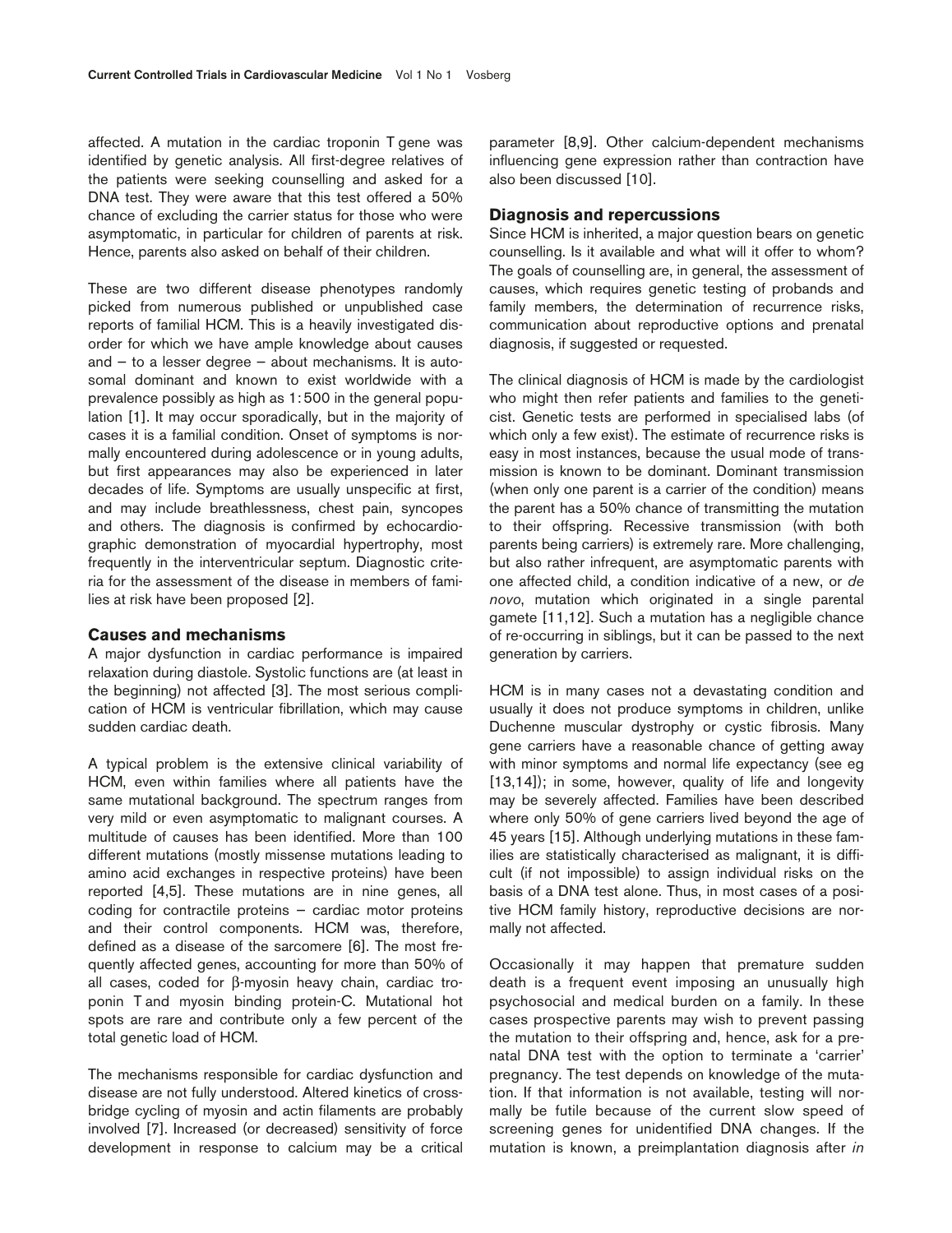*vitro* fertilisation may be considered as an alternative to prenatal testing [16].

In addition to professional counselling by geneticists, a practice of informal communication developed in some institutions since the main reference person for HCM patients and their families is the cardiologist whom they see on a regular basis to control the progression of the disease and the efficacy of therapy. Diagnostic efforts require informed consent by the patient; this consent frequently covers the submission of blood samples to a specialised molecular lab for a DNA test, as part of a new clinical routine which should, but which frequently does not, include genetic counsel. This practice of quasi automatic DNA testing may not be the same in all countries, but at least in some places the geneticist is not regularly consulted. The reason is simply that it is the cardiologist, not the clinical geneticist, who has the main responsibility for the patient. The recognition that a patient is at high risk depends on identification of clinical markers such as excessive hypertrophy [17] or nonsustained ventricular tachycardia [18] rather than on the demonstration of a particular mutation.

The lack of appropriate counselling has, however, certain drawbacks. Normally it is the genetic counsellor, not the clinician, who is trained to explain the meaning of genetic risks in terms understandable to patients. The burden of the disease must be clearly communicated and reproductive options have to be discussed. Reassurance should be given to those who worry about the consequences of their genetic status. It may be added that these discussions should also cover health and life insurance problems which will probably become relevant in the future, in particular for those who have no symptoms but who are at risk to be gene carriers. Potential gene carriers with no symptoms may increasingly tend to refuse participation in familial screening to avoid unfavourable terms of insurance, a conflict to which young adults in their early career stages are exposed more than others. (The strategy of avoiding knowledge about genetic risks would, however, only work in the absence of compulsory testing.). A serious question is whether DNA tests should be applied in children. They usually have no symptoms, and the test may therefore stigmatise them as gene carriers  $-$  in the absence of efficient prevention ([19], but see [20]). One should realise, however, that careful investigation of the preclinical stages of HCM will eventually help to advance knowledge of the natural history of the disease  $-$  a prerequisite to the development of improved protocols for prevention and therapy of this disorder. At present, in the absence of formal constraints to apply DNA tests to entire families, it can be foreseen and it seems inevitable that in a growing number of families all gene carriers will become known. As a rule (with occasional exceptions), both cardiologists and parents want to know. Appropriate communication with genetic

#### **Figure 1**



A scheme for cooperative interaction between cardiologists, clinical and molecular geneticists and those affected by HCM. Note: Prenatal diagnosis is not usually involved. TASH, transcoronary ablation of septum hypertrophy (by alcohol); ICD, implantable cardioverter defibrillitor.

counsellors should help to alleviate psychosocial and emotional problems associated with the assessment of the carrier status, in particular in the young. A scheme according to which cardiologists, clinical and molecular geneticists could cooperate in both aspects, counselling patients and managing HCM clinically, is presented in Fig. 1. This scheme emphasises the different branches involved in management and counselling of HCM, with a predominance on the side of clinical activities. Prenatal diagnosis which in our experience is almost never requested - has not been considered in this scheme as a major topic.

### **Conclusion**

A DNA test can confirm the diagnosis; however, in most cases, a sarcomeric mutation does not by itself fully explain the pathogenic character of the disease. For one, many families have their own 'private' mutation, and for another, evidence is accumulating that other components, for example genetic polymorphisms, which contribute to cardiovascular performance without being bona fide disease genes, also affect penetrance and severity of the disease. It